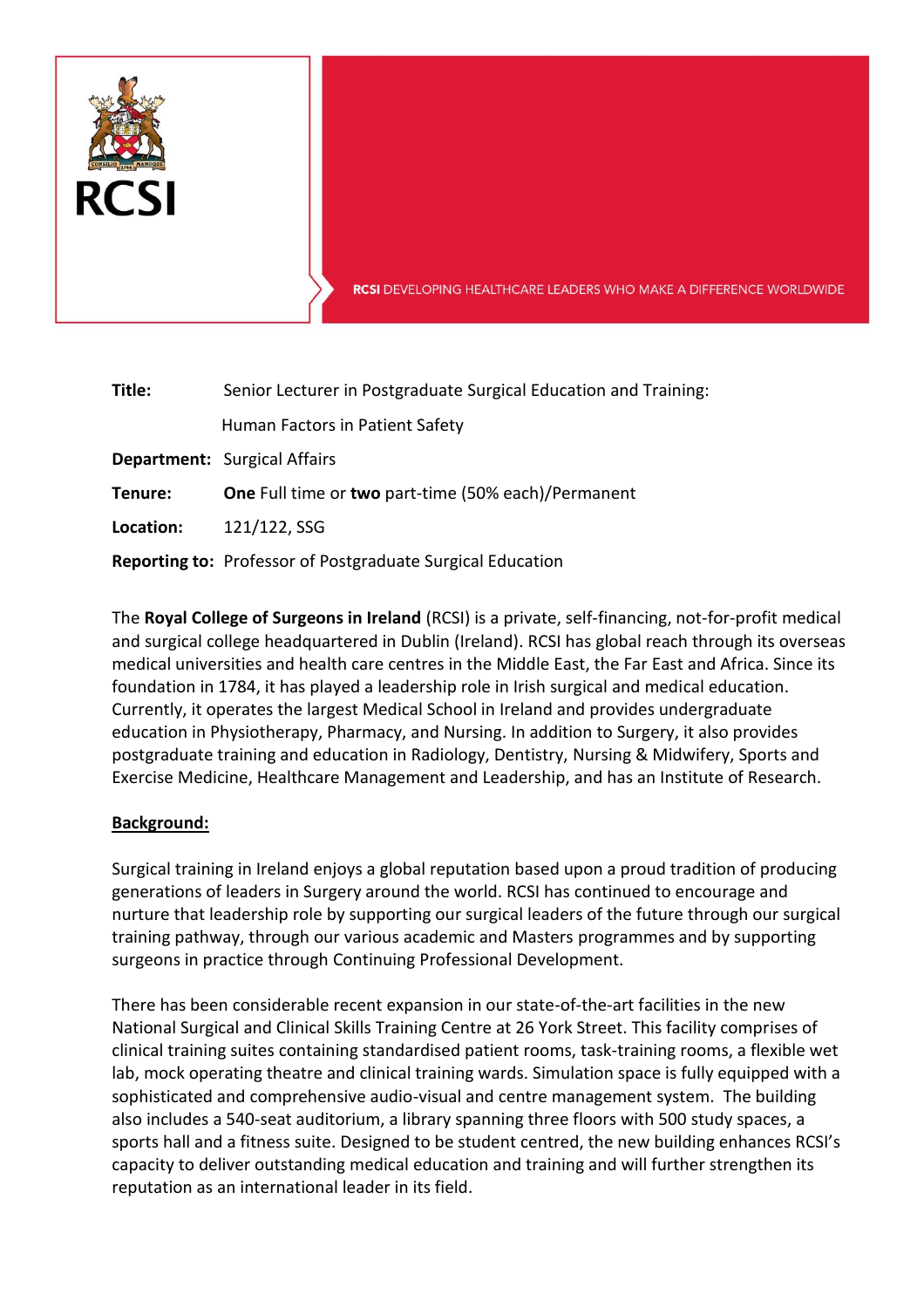

Surgical Education and Training is a fundamental part of RCSI's education mission. An innovative and unique component of this mission is the Human Factors in Patient Safety education and research programme. The training and educational programme is delivered to postgraduate clinicians in a number of different contexts:

- Firstly, we deliver a comprehensive eight-year professional training programme to trainees in Surgery, Emergency Medicine, Ophthalmology and Radiology (almost 700 trainees).
- Secondly, we deliver a bespoke education programme to non-consultant hospital doctors registered with the Continuous Professional Development Support Scheme.
- Thirdly, we deliver a unique and innovative PG Diploma/MSc in Human Factors in Patient Safety .The PG Diploma/MSc in Human Factors in Patient Safety is a fully online interdisciplinary academic programme for healthcare professionals around the world.
- Finally, we deliver components of other postgraduate academic programmes such as the Masters in Surgical Science and Practice, the Masters in Surgery by module and the new Masters in Advanced Clinical Practice.

We now wish to appoint a Senior Lecturer in Postgraduate Surgical Education and Training who will join the faculty team in the development and delivery of these programmes with particular time dedicated to the delivery of the PGDip/MSc in Human Factors in Patient Safety. . The Senior Lecturer will also contribute to our growing portfolio of other postgraduate academic programmes including but not limited to the MSc in Surgical Science and Practice.

## **Objective of this post:**

The principal objective of the post is to contribute to curriculum development, teaching and assessment in the area of postgraduate education across all our postgraduate training and academic programmes.

RCSI is seeking an individual from either a Behavioural Sciences or medical background, ideally with experience in the development and delivery of academic postgraduate educational programmes. The successful candidate will be passionate about teaching, is innovative and would like to experience working as an academic in a multicultural environment, demonstrating







2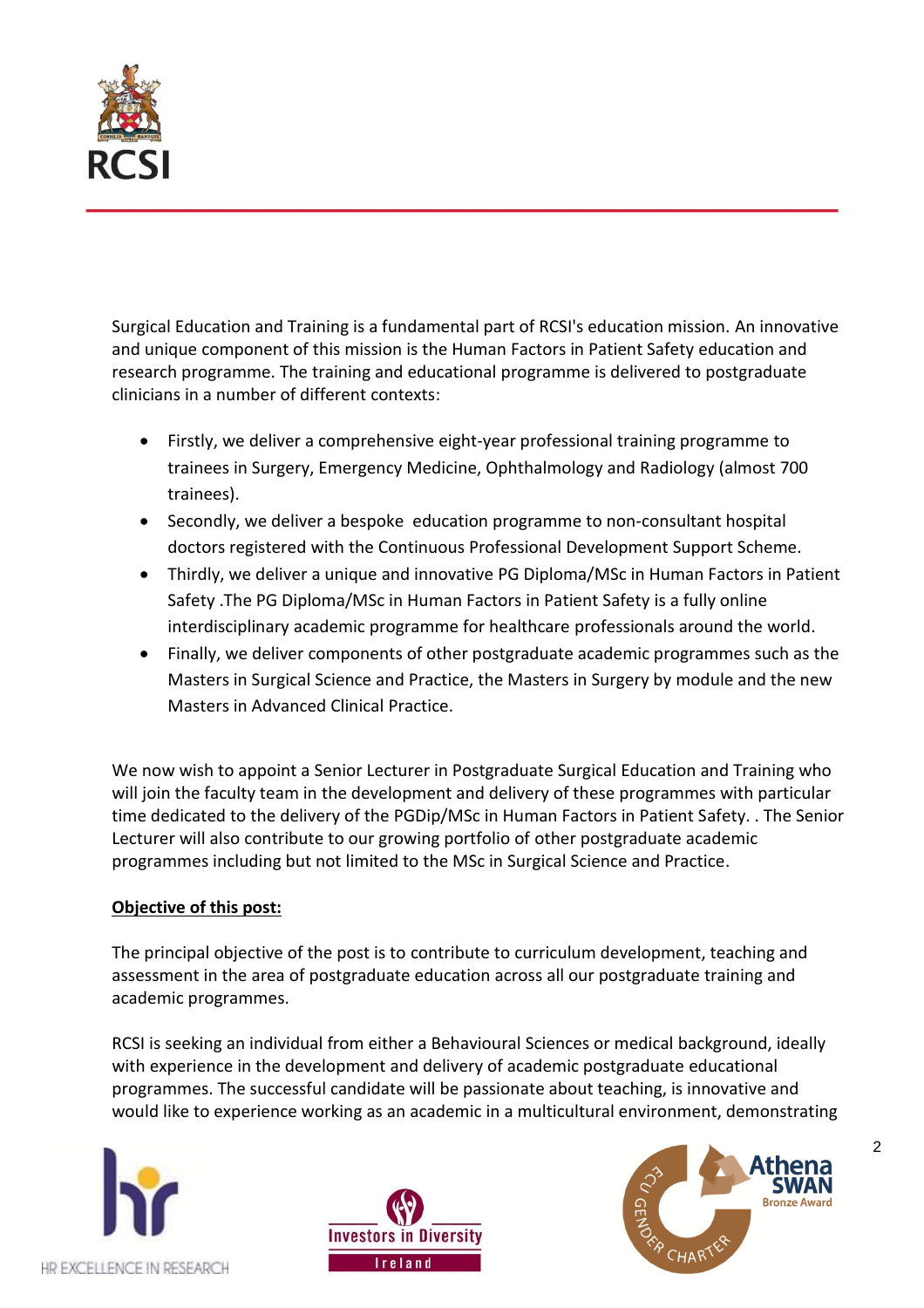

initiative, drive and resilience. There is scope to appoint two half time senior lecturers with complementary qualifications and experience to job share the delivery of these programmes.

# **Specific responsibilities:**

- Deliver Human Factors teaching across our varied postgraduate training programmes
- Provide educational expertise and syllabus development support to multiple programmes within the Department of Surgical Affairs in line with best practice and ongoing training requirements.
- Assist the surgical specialties in the development and delivery of new specialty-specific programmes in Human Factors through the use of simulation and in conjunction with the Training Programme Directors and Assigned Education Supervisors.
- Support the recruitment and development of adjunct faculty for curriculum delivery
- Support the design and implementation of a comprehensive system of formative and summative assessments for learners across all our postgraduate programmes.
- Support the implementation of online learning management systems to develop learner portfolios and integrated continuous assessment.
- Assist in the delivery of postgraduate examinations and skills assessment.
- Develop and publish research to support and enhance current knowledge in the field of Human Factors in Patient Safety.

## **General responsibilities:**

- Comply with statutory legislation in furtherance of own and general staff welfare and safety.
- Represent the best interests of RCSI at all times.
- Perform such other duties as may be required.
- Liaise with colleagues across RCSI international campuses in the facilitation of research and teaching activities.







3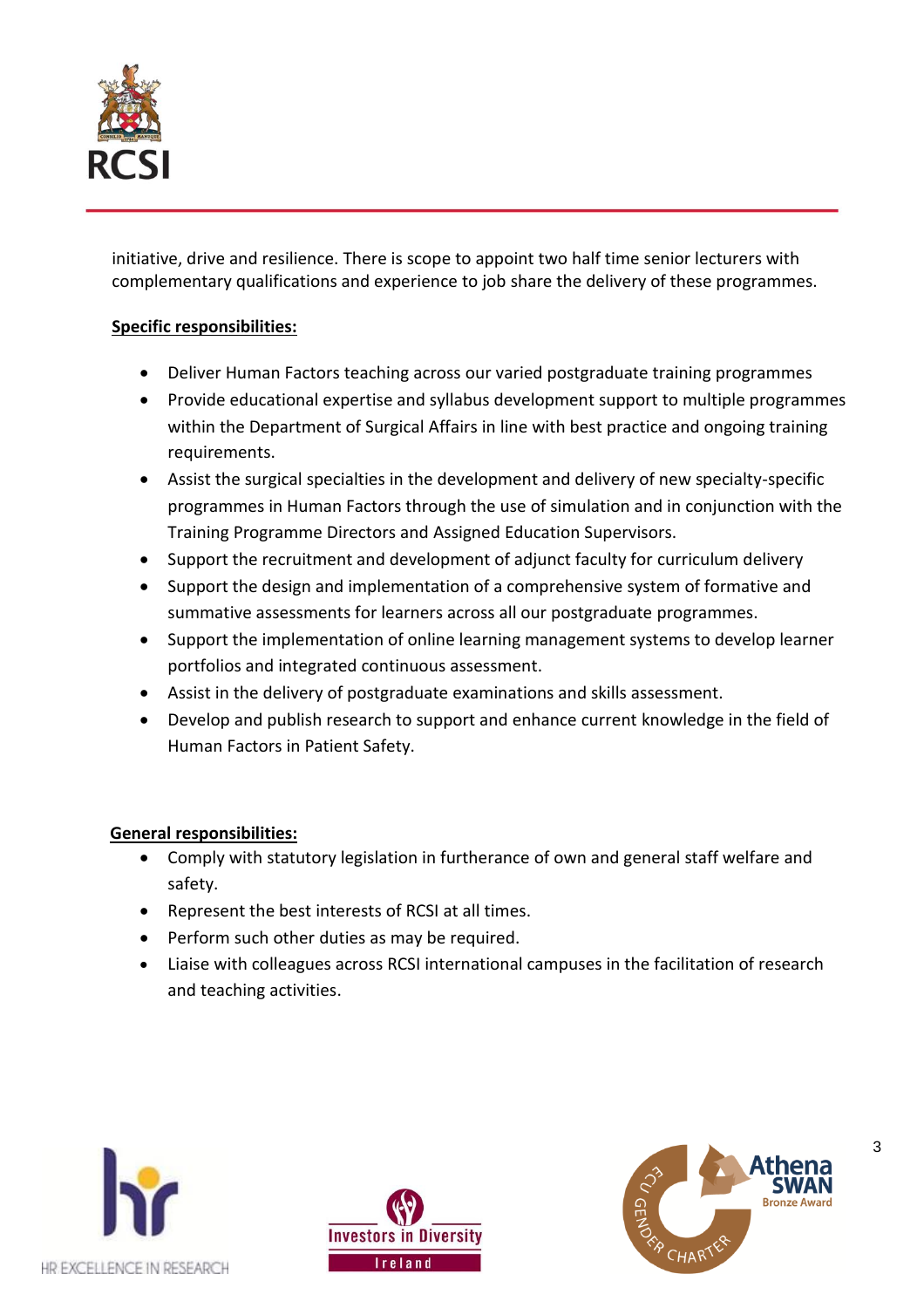

# **Skills and behaviours**

- Hold a formal postgraduate qualification in one of the Behavioural Sciences (e.g. Human Factors Psychology/Clinical Psychology/Organisational Psychology) or Surgery/Medicine (e.g. MRCS/FRCS).
- Have experience of teaching in healthcare or a related field (e.g high-risk industry or work environment).
- Experience in the use of simulation and /or skills-based teaching in healthcare is highly desirable.
- Display an innovative, creative commitment to teaching.
- Previous experience of teaching, assessing and managing students in an academic environment is desirable.
- Possess excellent computer, presentation and both verbal and written communication skills.
- Have personal drive, energy and enthusiasm to deliver and inspire the achievement of excellent results.
- Have a strong commitment to quality improvement.
- Require minimum direction: be an energetic and enthusiastic self-starter using own initiative to complete tasks.
- Demonstrate proven ability to operate in a fast-paced, sometimes ambiguous environment.
- Have an achievement-oriented and results focused work ethic.
- Effective communication style appropriate to audience and situation
- Strong commitment to own personal and professional development.
- Excellent time-management skills in order to effectively progress across all three domains of responsibilities (teaching, research and service).
- Can build and maintain strong working relationships.

## **Desirable skills and behaviours**

- Hold a higher degree (Masters/PhD or equivalent Doctorate)
- Have undergone specific training in educational theory and principles.